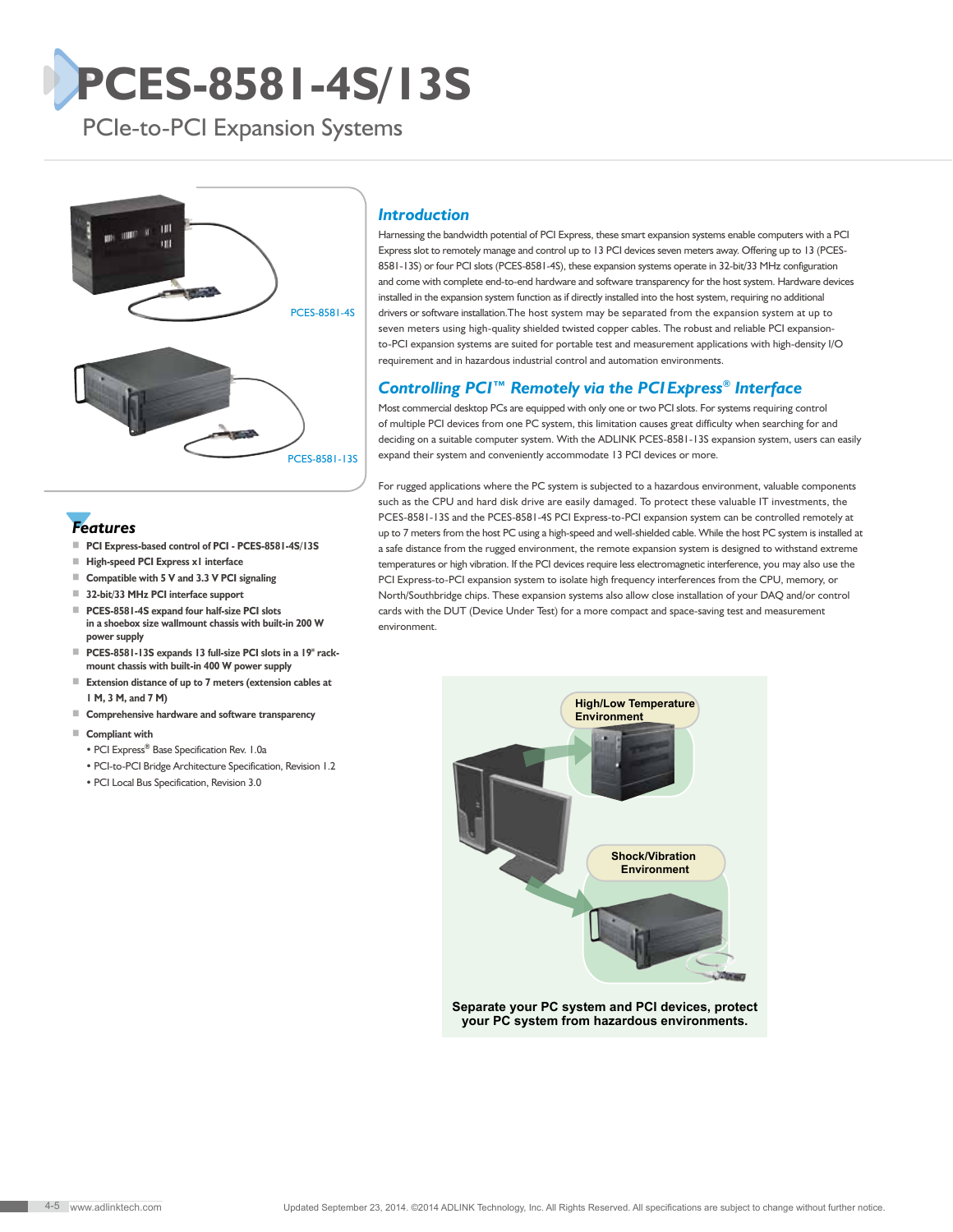| <b>RK-8005</b><br><b>Specifications</b> |                                                                                                                                          | <b>PCIe-8560</b>                                                                                                                        |                                                                                                | <b>RK-8014</b><br><b>General Specifications</b>      |  |  |  |
|-----------------------------------------|------------------------------------------------------------------------------------------------------------------------------------------|-----------------------------------------------------------------------------------------------------------------------------------------|------------------------------------------------------------------------------------------------|------------------------------------------------------|--|--|--|
|                                         |                                                                                                                                          |                                                                                                                                         |                                                                                                |                                                      |  |  |  |
| ■ PCIe-8560                             | • PCI Express Base Specifications Rev. 1.0a compliant                                                                                    |                                                                                                                                         | • Operating temperature: 0°C to 50°C (32°F to 122°F)                                           |                                                      |  |  |  |
|                                         |                                                                                                                                          |                                                                                                                                         |                                                                                                | • Storage temperature: -20°C to 80°C (-4°F to 176°F) |  |  |  |
|                                         |                                                                                                                                          | • PCI Express x1 link with 250 MB/s data throughput<br>• Dimension: Low-profile PCI Express card (69 mm (H) x 87 mm (W), 2.69" x 3.39") |                                                                                                |                                                      |  |  |  |
|                                         | • Power requirements:                                                                                                                    | Device                                                                                                                                  | $+3.3V$                                                                                        |                                                      |  |  |  |
|                                         |                                                                                                                                          | <b>PCIe-8560</b>                                                                                                                        | $210 \text{ mA}$                                                                               | <b>Ordering Information</b>                          |  |  |  |
| PCI-8565                                | · PCI-to-PCI Bridge Architecture Specifications Rev. 1.2 compliant                                                                       |                                                                                                                                         | PCES-8581-4S<br>Includes One PCIe-8560, One RK-8005, and One                                   |                                                      |  |  |  |
|                                         | • PCI™ Local Bus Specifications Rev. 3.0 compliant                                                                                       |                                                                                                                                         | <b>ACL-EXPRESS-3 Cable</b>                                                                     |                                                      |  |  |  |
|                                         | . Supports 5 V and 3.3 V PCI™ bus                                                                                                        |                                                                                                                                         | PCES-8581-13S                                                                                  |                                                      |  |  |  |
|                                         | • Dimensions: Low-profile PCI <sup>TM</sup> add-on card (64 mm (H) x 120 mm (W), 2.49" x 4.68")                                          |                                                                                                                                         |                                                                                                | Includes One PCIe-8560, One RK-8014, and One         |  |  |  |
|                                         | • Power requirements:                                                                                                                    | Device                                                                                                                                  | $+3.3V$                                                                                        | ACL-EXPRESS-3 Cable                                  |  |  |  |
|                                         |                                                                                                                                          | <b>PCI-8565</b>                                                                                                                         | 720 mA                                                                                         | ACL-EXPRESS-I<br>Optional I M Expansion Cable        |  |  |  |
| RK-8005                                 | • Dimensions:<br>- 122 mm (W) x 195 mm (H) x 259 mm (D) (4.75" x 7.6" x<br>10.1"), for half-sized PCI cards<br>• Weight: 3.2Kg (7.04 lb) |                                                                                                                                         | ACL-EXPRESS-3<br>Optional 3 M Expansion Cable<br>ACL-EXPRESS-7<br>Optional 7 M Expansion Cable |                                                      |  |  |  |
|                                         | . Backplane: Five 32-bit/33 MHz half-sized PCI™ slots                                                                                    |                                                                                                                                         |                                                                                                |                                                      |  |  |  |
|                                         | - I slot for expansion card                                                                                                              |                                                                                                                                         |                                                                                                |                                                      |  |  |  |
|                                         | - 4 slots available for PCI™ cards                                                                                                       |                                                                                                                                         |                                                                                                |                                                      |  |  |  |
|                                         | • Power supply:<br>- Input voltage: 85 VAC to 265 VAC<br>- Output: 200 W                                                                 |                                                                                                                                         |                                                                                                |                                                      |  |  |  |
|                                         | • Cooling: One 37.5 CFM ball bearing fan (80 mm)                                                                                         |                                                                                                                                         |                                                                                                |                                                      |  |  |  |
| RK-8014                                 | • Dimensions: 483.5 mm (W) x 177 mm (H) x 448.5 mm (D) (18.85" x 6.9" x 17.5")                                                           |                                                                                                                                         |                                                                                                |                                                      |  |  |  |
|                                         | • Weight: 12 Kg (26.4 lb)                                                                                                                |                                                                                                                                         | <b>PCI-8565</b>                                                                                |                                                      |  |  |  |
|                                         | • Backplane: 14 x 32-bit/33 MHz full-sized PCI slots                                                                                     |                                                                                                                                         |                                                                                                |                                                      |  |  |  |
|                                         | - I slot for expansion card                                                                                                              |                                                                                                                                         |                                                                                                |                                                      |  |  |  |
|                                         | - 13 slots available for PCI cards                                                                                                       |                                                                                                                                         |                                                                                                |                                                      |  |  |  |
|                                         | • Power supply:<br>- Input voltage: 85 VAC to 265 VAC with auto-switching<br>- Output: 400 W                                             |                                                                                                                                         |                                                                                                |                                                      |  |  |  |
|                                         | • Cooling: Two 88 CFM ball bearing fan (120 mm)                                                                                          |                                                                                                                                         |                                                                                                |                                                      |  |  |  |
|                                         |                                                                                                                                          |                                                                                                                                         | • Length: I M, 3 M, 7 M                                                                        |                                                      |  |  |  |

## *PCIe-to-PCI Expansion Systems*

| <b>System Model</b> | <b>Host Bus Type</b> | <b>Expansion</b><br><b>Bus Type</b> | <b>Slots</b><br>No. | <b>Expansion System Includes</b> |                  |                                    |                  |                     |
|---------------------|----------------------|-------------------------------------|---------------------|----------------------------------|------------------|------------------------------------|------------------|---------------------|
|                     |                      |                                     |                     | Card (Host)                      | Card<br>(Remote) | <b>Expansion</b><br><b>Chassis</b> | <b>Accessory</b> | <b>Cable Option</b> |
| PCES-8581-4S        | <b>PCI Express</b>   | PCI                                 |                     | <b>PCIe-8560</b>                 | <b>PCI-8565</b>  | <b>RK-8005</b>                     | ACL-EXPRESS-3    | ACL-EXPRESS-1/-7    |
| PCES-8581-13S       | <b>PCI Express</b>   | PCI                                 |                     | <b>PCIe-8560</b>                 | <b>PCI-8565</b>  | RK-8014                            | ACL-EXPRESS-3    | ACL-EXPRESS-1/-7    |

. .